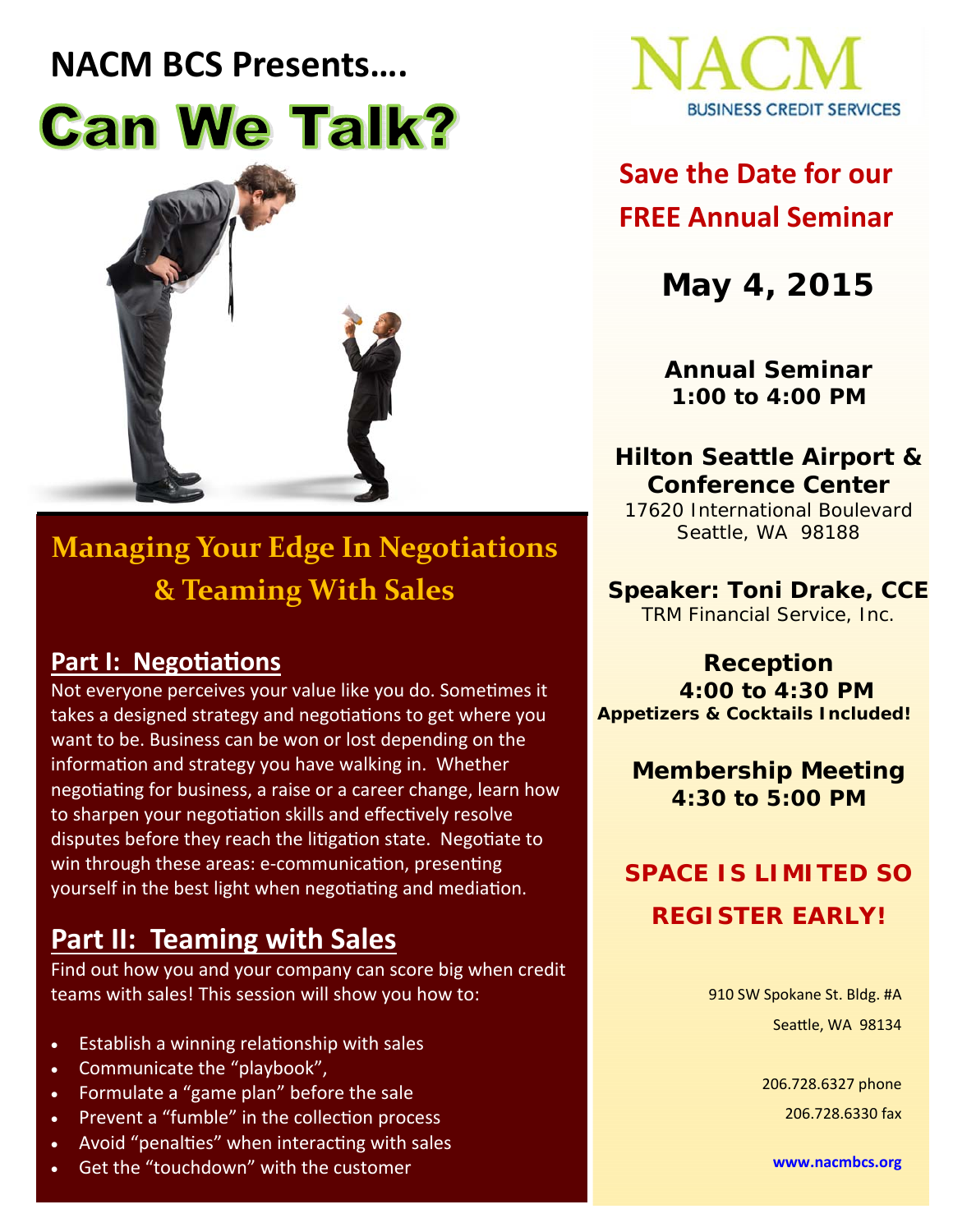# **NACM BCS Presents….**



**NACM Business Credit Services always brings the Best‐of‐the‐Best when it comes to our Annual Seminar Speakers. NACM is pleased to announce that our 2015 speaker for May is NaƟonal speaker Toni Drake, CCE, TRM Financial Services, Inc.** 

**Toni Drake, CCE received her BBA Degree in Business Management from Angelo State University in 1981, and she has served in the Credit and CollecƟon profession since that Ɵme. She became a member of NaƟonal AssociaƟon of Credit Management (NACM) in 1983 and has remained acƟve since. She received her CBA (Credit Business Associate) DesignaƟon in 1993 and her CCE (CerƟfied Credit ExecuƟve) DesignaƟon in 1996. She is currently compleƟng the NACM Graduate School of Credit and Financial Management. Her background has been concentrat‐ ed in oil and gas credit having been employed for such companies as ConƟnental Emsco, and Wilson Industries.**

**In 1998, she began TRM Financial Services, Inc., which services companies in the area of business credit. Her company performs such services as assisƟng companies in the development of credit departments, as well as educaƟon and staff training. TRM also provides outsourcing services for companies as needed. Clients have included such companies as Verio, Inc., Key Energy Services, Inc., NaƟonal Oilwell, United Fuel and Energy, Primesource Building Products, The Reynolds Company, and Basic Energy Services.**

**Through her associaƟon with NACM‐Southwest in Irving, Texas, Ms. Drake has chaired numerous credit groups. She has taught the CAP (Credit AdministraƟon Program) courses as well as parƟcipated in numerous local, regional, and naƟonal seminars as a speaker. She has served on the NACM‐Southwest Board of Directors since 1993 and conƟnues to serve at this Ɵme. On the NACM‐Southwest Board of Directors she served on its EducaƟon, Audit, and Investments CommiƩee as well as serving as the NaƟonal Liaison. She led the board as its Chairman in 2001 and again in 2002. At this Ɵme, she serves the NACM‐Southwest Board as its Treasurer. In 2002, she was awarded the Credit ExecuƟve of the Year Award from NACM‐Southwest.**

**Ms. Drake began to serve NACM‐NaƟonal In BalƟmore, Maryland as a board member in 2003. Previous to that, she was appointed to the NaƟonal EducaƟon CommiƩee and the Policy CommiƩee. She now serves as Vice‐Chairman, Southern Region, for NACM‐NaƟonal. In 2009, Ms. Drake was awarded the NaƟonal CCE DesignaƟon of** *Excellence Award from NACM-National.* 



### Toni Drake, CCE, National Speaker

**TRM Financial Services, Inc.** "An Extension of Your Customer Financial Services Team"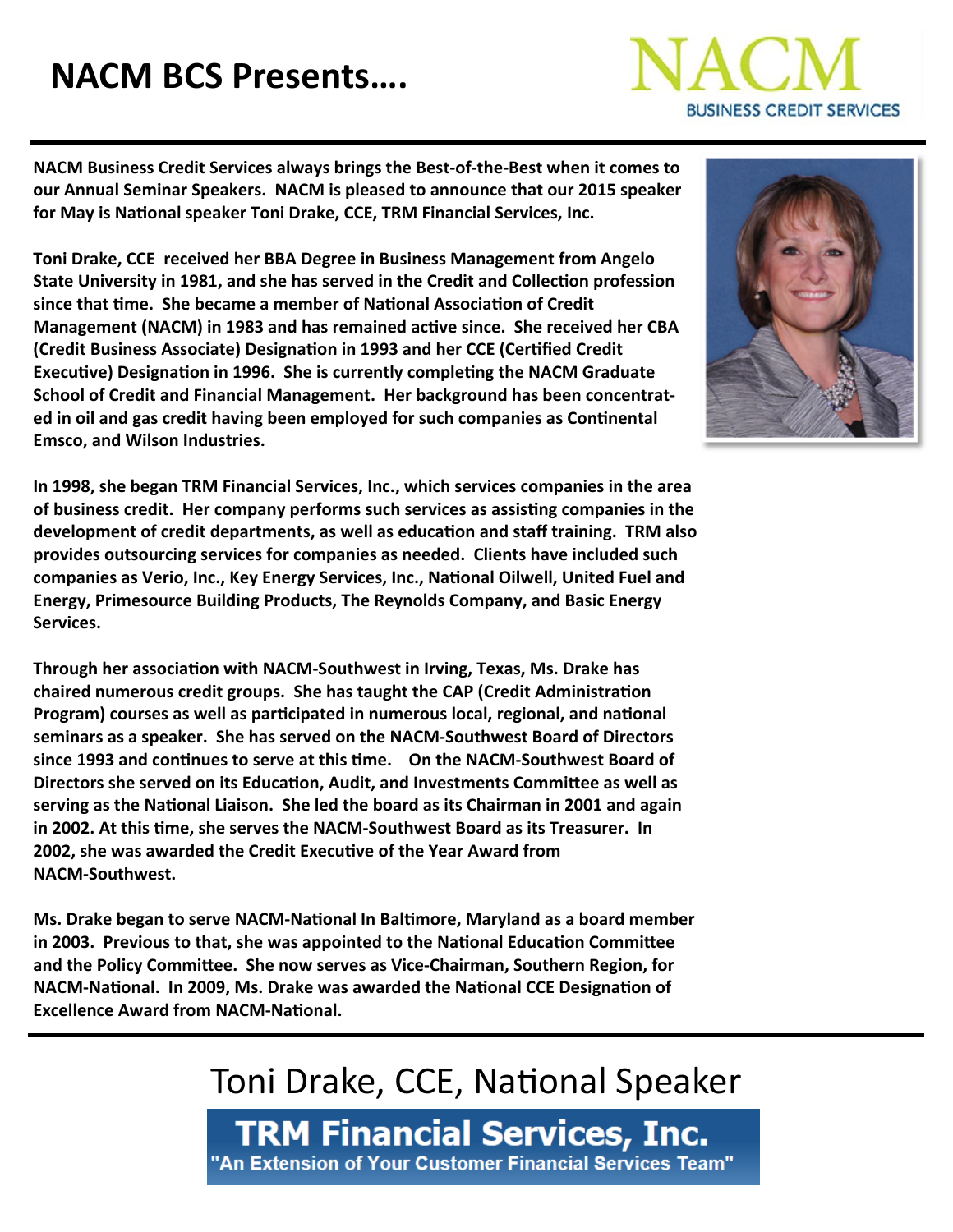### **Annual Seminar & Membership Meeting Timeline Monday, May 4, 2015**





# **Annual Seminar & Membership Meeting Timeline**

#### **Seminar Registration — 12:45 to 1:00 PM**

#### **Seminar Session—1:00 to 4:00 PM**

#### **Reception Follows — 4:00 to 4:30 PM**

Lite Hors D'oeuvres. Join us for this opportunity to meet the NACM staff & other credit professionals.

#### **Annual Membership Meeting— 4:30 to 5:00 PM**

- Installation of NACM Business Credit Services Officers for 2014-2015
- Installation of NACM CFDD Chapter Officers for 2014-2015
- Presentation of Awards
- Awarding of Attendance Prize